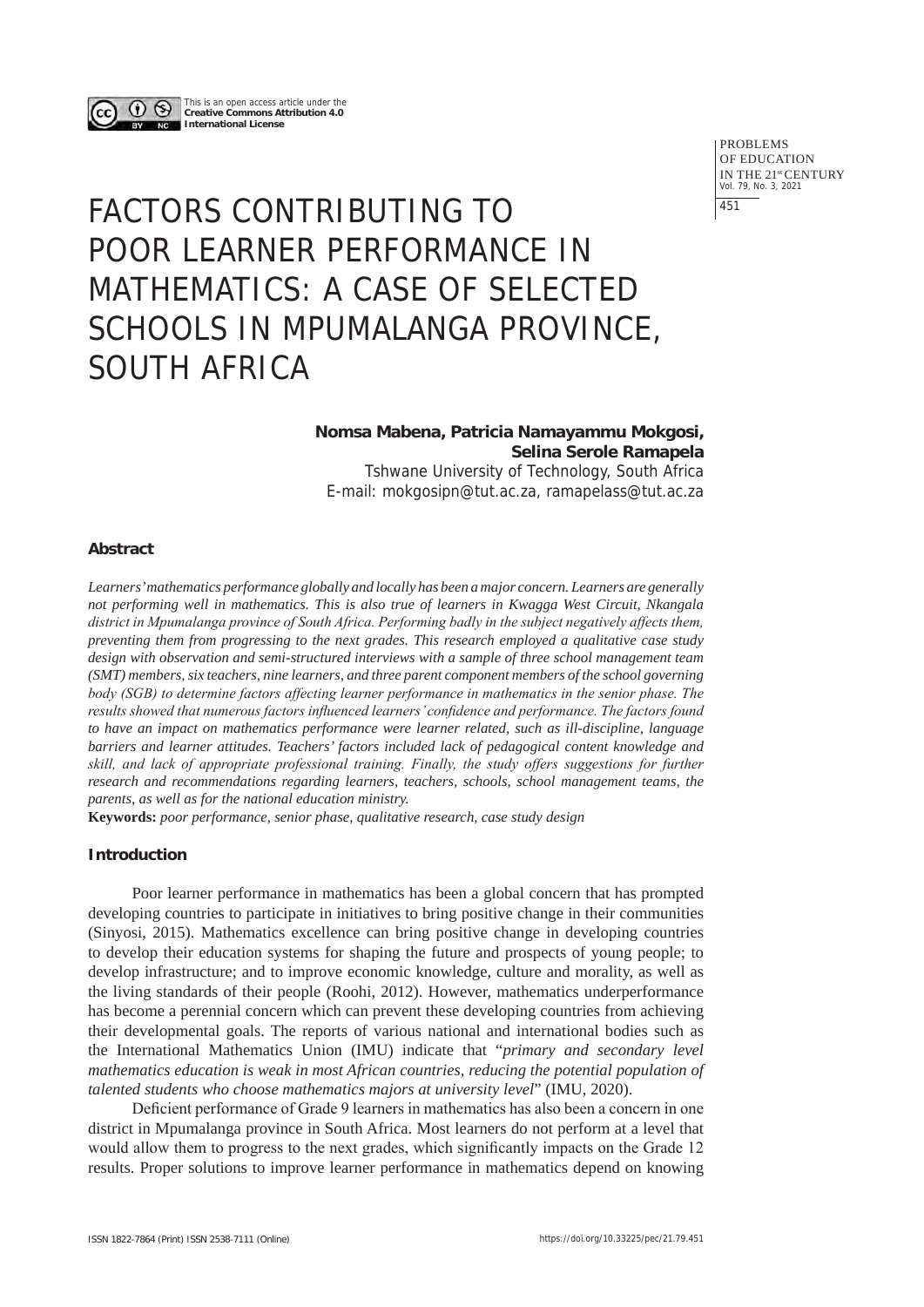PROBLEMS OF EDUCATION IN THE 21st CENTURY Vol. 79, No. 3, 2021 452

the causes of poor performance in the subject. As a result, it has become evident that this area needs examination. The study examined the factors that contribute to inferior performance by Grade 9 learners in mathematics in Kwagga Circuit.

In South Africa, the low learner achievement levels revealed by regional assessments such as the Southern and Eastern Consortium for Monitoring Education Quality (SACMEQ), and international assessments such as the Trends in Mathematics and Science Study (TIMSS) corroborate the state of affairs in mathematics performance. The TIMSS reported that between 68 per cent and 90 per cent of African boys and girls in Grade 8 failed to reach the low international benchmark in mathematics (Mullis et al. 2012), and unfortunately no significant progress was registered in TIMSS 2007 or TIMSS 2011. The 2015 TIMMS reported that Grade 9 South African learners' performance in mathematics had improved compared to the 2011 results; however, South Africa remains a low performing country in mathematics (Reddy et al., 2016). According to the report, the national average score for the country is 372 points for mathematics, ranking South Africa 38th out of 39 countries. Generally, learners at independent schools performed very well, followed by fee-paying public schools. The worst affected learners are those from no-fee public schools (Reddy et al., 2016).

Grade 9 learners at Kwagga circuit, the focus of this research, are included among those from the no-fee paying schools, as indicated above. The results of Grade 9 mathematics performance achieved by the respective schools in Kwagga West Circuit indicate that in 2016, the overall performance of learners in the subject in school A was 25 %, B with 31.3% and C with 36.2%. The 2017 results showed only a slight improvement when compared to 2016. For instance, in 2017 school A achieved 31.5 and school B achieved 31.8. In 2018, the average for school A was 46.2 and B 50.1, while C obtained 50.9. The results show that mathematics performance remains poor and is not yet stable and the schools have not yet reached the target of the circuit, which is 70%. These underperforming schools are cause for concern. The performance in mathematics has a significant impact because once a learner fails mathematics, the learner automatically fails the grade, and therefore the subject contributes to a high rate of poor performance.

Much has been written on learner performance in mathematics in different contexts. Previous studies identified a range of factors responsible for poor performance in primary and secondary schools in various countries. The factors that affect quality and ultimately poor performance in the teaching and learning of mathematics vary from those that are teacher centred, learner centred, school centred, to family and environmental factors, among others. Studies conducted internationally have revealed that learner-centred factors that cause poor performance in mathematics among senior secondary schools include learners' misconceptions about mathematics as a difficult subject, and fear and anxiety (Asikhia, 2010). Hlalele (2012) have stated that "students often develop mathematical anxiety in schools, often as a result of learning from teachers who are themselves anxious about their mathematical abilities in certain areas". In the South African context, research by Khatoon and Mahmoud (2010) indicated that learners' inferior performance in mathematics is influenced by their negative attitudes towards the subject that emanate from societal views that it is a difficult subject (Khatoon & Mahmood, 2010; Makhubele & Luneta, 2014).

International studies by Asikhia (2010) found that, in Britain, the reasons for poor performance in mathematics are a lack of learning support; principal teachers' dissatisfaction with the in-career training of teachers in mathematics; and learners taught by teachers who have not participated in career professional development. In the South African context, the research by Cascio (2013, p. 152) found that educators play a significant role in learners' school performance; for example, if the educator lacks experience or passion about teaching, the learners might not be able to develop comprehensive understanding of the subject material. It is further assumed that, if the educator does not have effective classroom management skills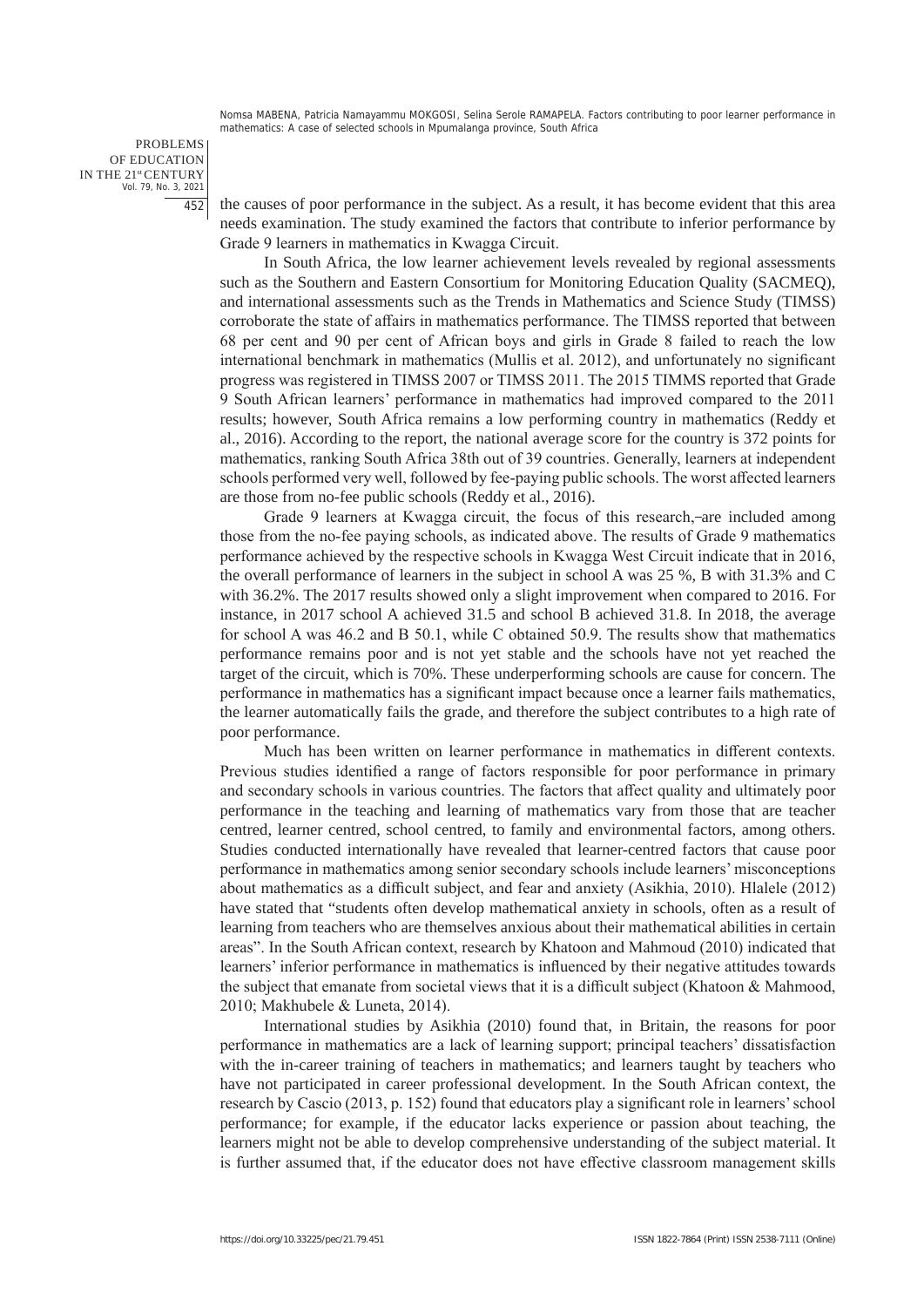> PROBLEMS OF EDUCATION IN THE 21st CENTURY Vol. 79, No. 3, 2021 453

and applies extreme authoritarianism, the classroom environment might hinder fruitful class discussions and collaborative learning from learners. It can also deter learners from applying themselves to the best of their abilities.

It is therefore clear from the existing research that educators have an impact on the deficient performance in mathematics because if the teacher does not have a good subject knowledge and pedagogical content knowledge s/he might deliver incorrect content or even skip content, which could also lead to poor performance (Asikhia, 2010). Another factor is the language of teaching and learning. Educators tend to use learners' home language during teaching and learning so that learners often fail to understand the language used in the official examination papers and consequently fail to answer correctly (Asikhia, 2010).

Barber et al. (2010, cited in Forrest et al. 2019) argue that in South Africa the quality of teachers, influences learners in learning mathematics. According to Chen, et al. (2017) strong evidence exists showing that teacher diligence, dedication, and adherence to basic educational policies and processes can lead to good teaching and learning. Chen, et al. (2017) further assert that issues around the maximisation of contact time with learners in class, and the presence of both learners and teachers at school and in class, have a positive impact on performance. In South Africa, the instructional time in the senior phase for mathematics is four to five hours (270 minutes) a week. However, a study by Makhubele and Luneta (2014) found that schools in their study allocated 110 minutes per week to senior phase mathematics. This means about an hour of mathematics teaching is lost per week. This is a significant amount of time lost per term and per year, which results in a chronic and systemic reduction of teaching and learning in class that affects performance in the subject (Makhubele & Luneta, 2014).

In addition, international studies by Attwood (2014 cited in Sa'ad, et al., 2014) attribute poor performance in mathematics to parental attitude and interrupted teaching. Karue and Amukowa (2013) found that home environmental factors and family backgrounds as well as little participation of parents in the education of their children were the main causes of poor performance in mathematics in Kenya. In South Africa (Cascio, 2013), family-related factors also play a critical role in learners' performance. Parents who are too occupied to care about their children's performance contribute to children losing their academic focus. Poverty-stricken families were found to negatively affect their children's academic performance. Some parents were found to be abusive, which caused learners' school performance to decline dramatically. Learners who come from abusive families tend to perform badly at school (Cascio, 2013).

From what research has already established as factors contributing to poor learner performance, there is strong evidence to suggest that these factors vary from context to context. The recommendations offered to each context also differ (Sinyosi, 2015). As this study was conducted in a unique context, the factors might have a different effect on learner performance in mathematics. There are few studies on poor learner performance in mathematics in Kwagga district of Mpumalanga Province, hence little is known about the contributing factors affecting performance in mathematics for the senior phase in this district. It was therefore imperative to investigate factors contributing to poor learner performance in mathematics at Kwagga West Circuit to make recommendations that will enhance performance.

## *Theoretical Framework*

This research was framed within cognitive (Piaget, 1971) and social (Vygotsky, 1978) constructivism theory in order to understand the teacher and learner factors that contribute to poor performance by learners in mathematics at Kwagga West. A constructivism theory places the child in an active role in the learning process. Learning is not "swallowed whole" but lesson material is modified and transformed based on the child's cognitive structures, social interaction, previous learning, and environment. Interaction with, and manipulation of,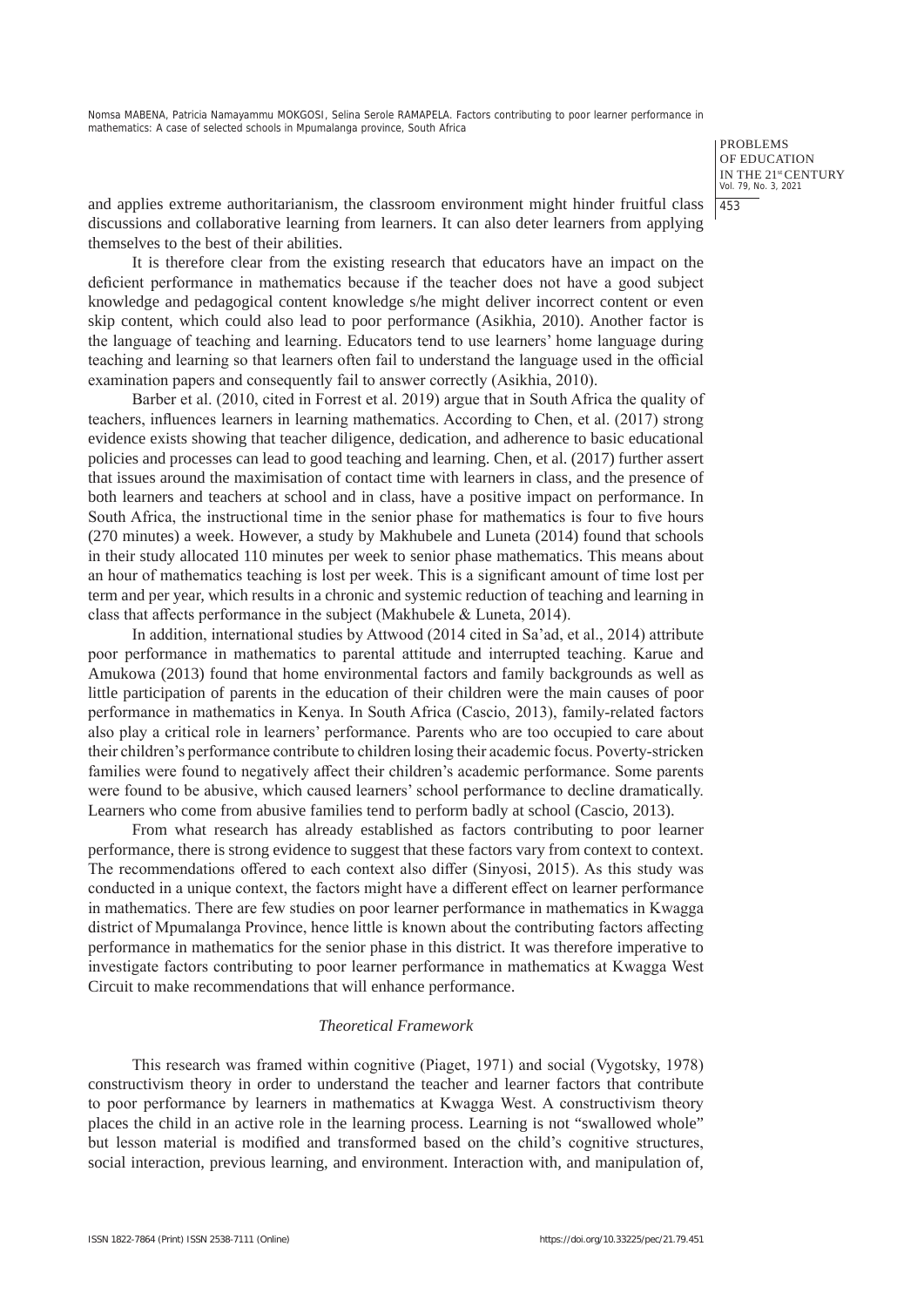PROBLEMS OF EDUCATION IN THE 21st CENTURY Vol. 79, No. 3, 2021 454

mathematical programmes is seen as critical to the development of mathematical knowledge, which is in a state of development and modification (Kuhn, 1974).

The rationale for the adoption of constructivist learning theory in this study rests on the notion that teaching should begin with content and experiences familiar to the students, so they can make connections to their existing knowledge structures. New knowledge should be presented in the context of real-life rather than abstract applications. Knowledge should be presented in a manner that does not change learners' cognitive models drastically (Biggs & Tang, 2011, p. 77).

Furthermore, the adoption of constructivist learning theory was motivated by the idea of the zone of proximal development (ZPD), a principle of constructivism that emphasises a learner's ability to perform simple tasks when working with a teacher, parent, or capable peers, but which is frustrated when performing the task alone without support (Wass & Golding, 2014). Teaching should enable students to fill the gaps and extrapolate information and materials presented by the teacher. The goal should be to empower learners with skills to be independent, and access relevant information from various sources to answer their problems and challenges (Vygotsky, 1978).

Teaching should involve students working in small groups interacting and arguing to find solutions to the learning activities. This attribute of cooperative learning supports the forms and approaches of constructivism essential in social constructivism. The communication between the teacher and the learner is enhanced when it involves learners working together, where learners are helping one another to create more meaning for mathematical content. Social constructivism applied in mathematics teaching implies that mathematics is taught by emphasizing problem solving, where the interaction will take place among teachers and learners and learners themselves. Learners must be encouraged to create their own strategies for problem solving (Vygotsky, 1978).

This is consistent with how South African teachers are expected to teach. Their roles include facilitation, mediation, and support of learning. As facilitators they should always view learners as active participants in the learning process. Should learners experience barriers in this process, teachers are expected to mediate through learning support processes. The above discussion is relevant for the teaching and learning of mathematics within the senior phase in this research.

Teachers who are not very competent in using constructivist methods and principles in the teaching and learning of mathematics are likely to have a negative influence on the performance of learners in the subject (Makgato, 2012). Since the concern is the poor performance of learners in mathematics and the fact that contributing factors to this situation are less known, examining and understanding these factors from the constructivist perspective hoped to bring solutions to improve the effective teaching and learning of mathematics in line with the principles of constructivism.

#### *Research Aim and Research Questions*

The aim of this research was to examine factors contributing to poor learner performance in mathematics at Kwagga West Circuit to make recommendations that will enhance performance. This research addressed the following questions:

*What are the teacher factors that contribute to poor performance by Grade 9 learners in mathematics in Kwagga Circuit?*

*Which learner factors contribute to poor performance by Grade 9 learners in mathematics in Kwagga Circuit?*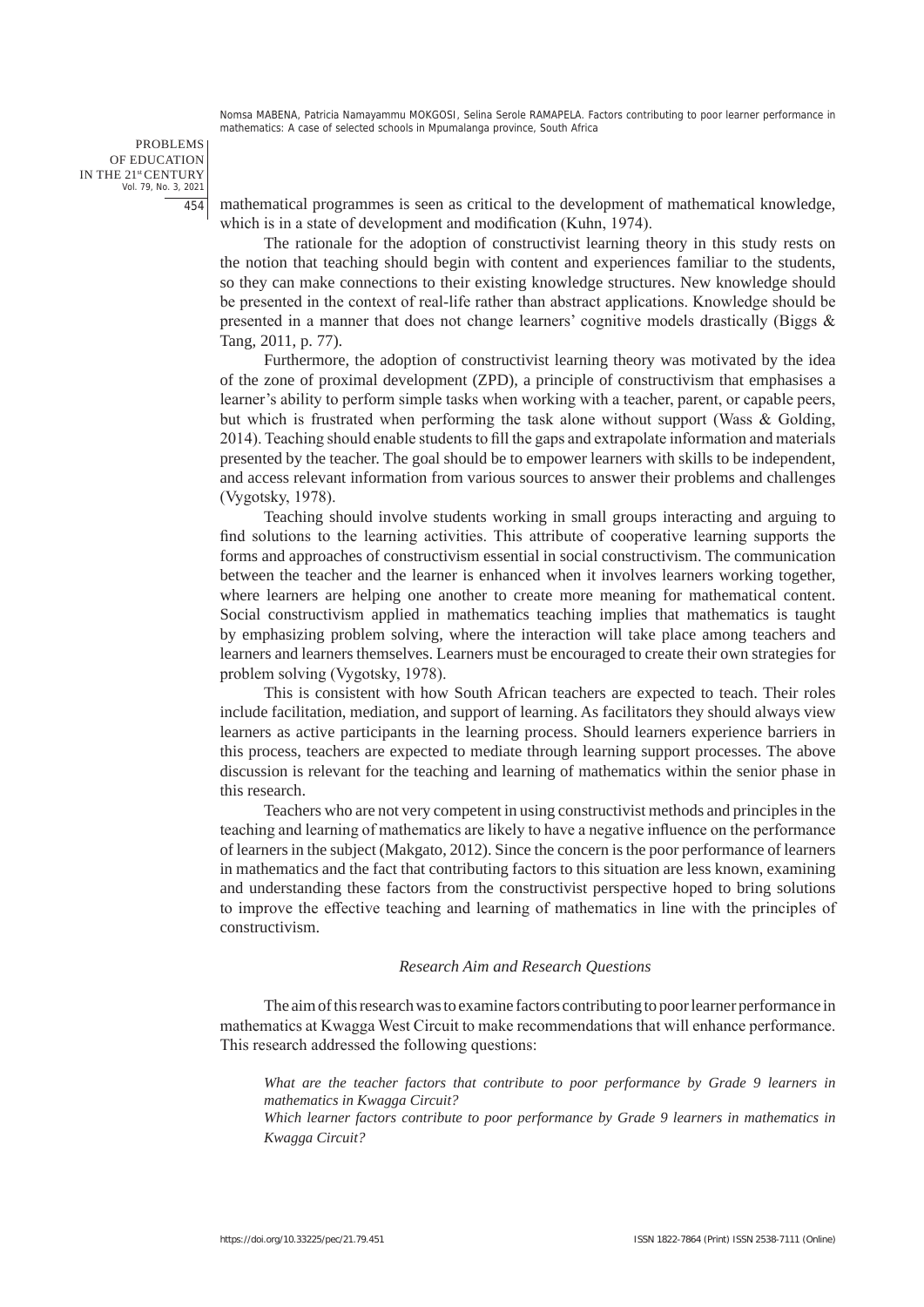> PROBLEMS OF EDUCATION IN THE 21st CENTURY Vol. 79, No. 3, 2021 455

#### **Research Methodology**

#### *General Background*

This study adopted a qualitative case study design with the aim of providing an in-depth understanding about poor mathematics performance in the senior primary phase in a particular district (Creswell, 2014, cited in Harrison, et al., 2017). The study was also qualitative in nature, aimed at assessing what people say to search for evidence, to confirm interpretations and to assess internal consistency in the data (Neuman 2006, cited in White, 2018). Hence, participants' viewpoints on the factors contributing to poor learner performance in mathematics were interrogated in this study.

The study adopted an interpretive paradigm for the researchers to enter the understanding of the subject being studied, in order to speak about, understand and interpret the subject and the meaning of the context. The interpretive paradigm allowed the researchers to understand the viewpoints and experiences of mathematics teachers rather than their own viewpoints in this study. The aim was to understand the individual mathematics teachers and their interpretation of the world around them (Cohen et al., 2007). The interpretive paradigm also enabled the researchers to remain within the boundaries of the "frame" to cover the key features of the research design (Henning et al., 2004, cited in Du Plessis & Mestry, 2019).

#### *Research Sample*

Non-probability sampling in the form of purposive sampling was used in this study as it is appropriate to research where the investigator wants to discover, understand, and gain insight and therefore must select a sample from which the most can be learned (Merriam, 2009, cited in Harrison et al., 2017). The participants for the interviews were selected as described below. The judgement, to select three senior primary schools as cases for this study was based on how badly these schools have performed. All cases were from a multi-religious and multicultural setting in townships. All schools belonged to quintile 1, where school fees are not paid.

The participants had to be from learning, teaching, and management staff and the parent component of the SGB. These were important selection criteria as the aim of this study was to explore the role of learners, educators, SMT and SGB in improving the performance of mathematics. The interview sample involved six teachers, three heads of department, nine learners, three SMT members and three SGB members. In response to written requests, permission was obtained in writing from the Gauteng Department of Education (GDE), as well as from the SMT and SGB members of the three schools to conduct the study there. In addition, the university where the researchers were conducting their research granted ethical clearance for the study. Written consent was obtained from all participants including parents of learners who participated in this research. The confidentiality and privacy and personal rights of learners, educators, principals, and parents who participated in the study were also protected (Welman et al., 2010).

#### *Data collection Instruments and procedures*

Data collection instruments involved semi-structured interviews and classroom observations. Teachers, learners, and SMT and SGB members were asked to participate in the interviews after they had been given information about the study. Probing was used in order to provide a better understanding and obtain deeper information about challenges that mathematics learners and teachers experience. Probing questions were not included in the interview schedule.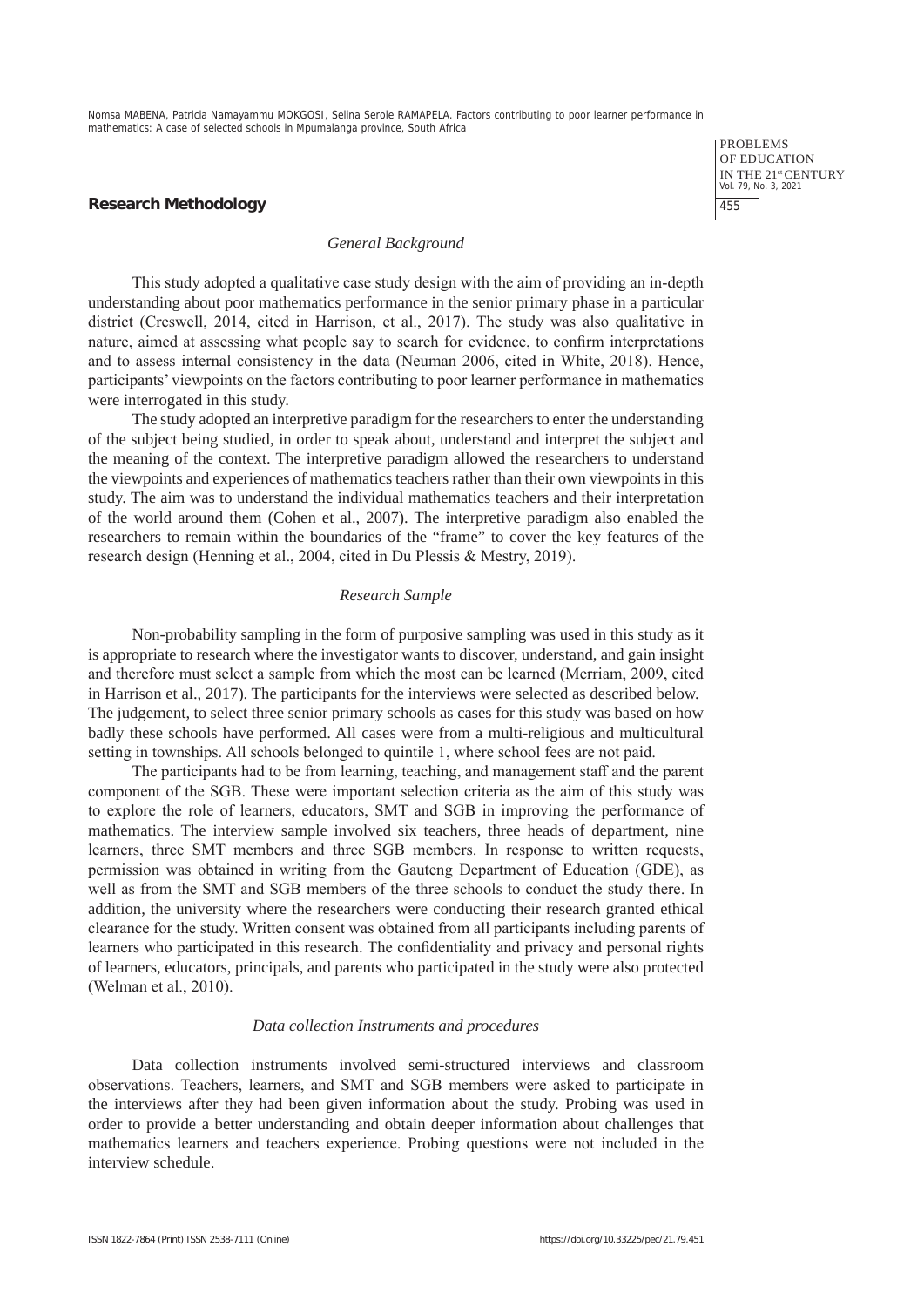PROBLEMS OF EDUCATION IN THE 21st CENTURY Vol. 79, No. 3, 2021 456

Interviews were conducted over a period of two weeks. Teachers and SMT members were invited for interviews, which were conducted with each teacher and SMT member in their free time. Learners were interviewed after school; SGB members were invited to come to school during their free time. All participants were assured of the strictest confidentiality and that the information they provided would not be divulged to anyone. Each interview lasted from 30 to 40 minutes.

In addition, lesson observation was used to observe learners' conduct and participation and observed educators on the teaching strategies that they employed during teaching and learning of mathematics. An observation schedule to identify how learners and teachers interacted and how the classrooms and resources were organized and prioritized in that setting was employed. The aim was to learn what was important to the participants in the social setting of mathematics learning and teaching, to become known to participants, and to learn what constituted appropriate questions, how to ask them, and which questions might best help to answer the research questions (Schensul et al., 1999). One had to consciously remain aware of own biases and preconceptions, and how they might impact on what one is trying to observe and understand (Maykut & Morehouse, 1994).

#### *Data analysis*

In this study data was analysed as prescribed by Creswell (2012, p. 1) as follows:

- Reading through the transcripts of the interviews (to assess for accuracy),
- Reading through the transcripts several times while highlighting comments or phrases that were representative of the participants' attitudes and thoughts,
- Clustering/categorising highlighted statements,
- Organizing the summary and emerging themes in the data.

Participants in the study were given pseudonyms according to their schools. The three schools were named as A, B and C. The six teachers from the three schools were named as TA1 and TA2; TB1 and TB2; TC1 and TC2. Learners from school A were named as LA1, LA2 and LA3; school B: LB1, LB2 and LB3; and school C: LC1, LC2 and LC3. Heads of department in the SMTs in the three schools were named as SMTA, SMTB and SMTC respectively. The parent component of the SGB in the three schools were named as SGBA, SGBB and SGBC, respectively.

#### **Research Results**

#### *Teacher Related Factors*

#### *Fulfilment and motivation in teaching mathematics*

When participating teachers were asked opinions regarding being fulfilled and motivated to teach mathematics, categories such as early involvement with numbers, encouragement by reflective learners, and passion for the subject were identified**.** Both respondents from school A indicated that they were fulfilled and motivated to teach mathematics. In the first category, participants said that they enjoyed teaching mathematics because they had started learning mathematics at an early age and loved dealing with numbers. One teacher mentioned that she taught what she was taught in school and what she knows. In the second category the respondents felt that not all learners would work with the teacher but only those few who reflected on what was taught and they kept teachers motivated. The following comment was noted: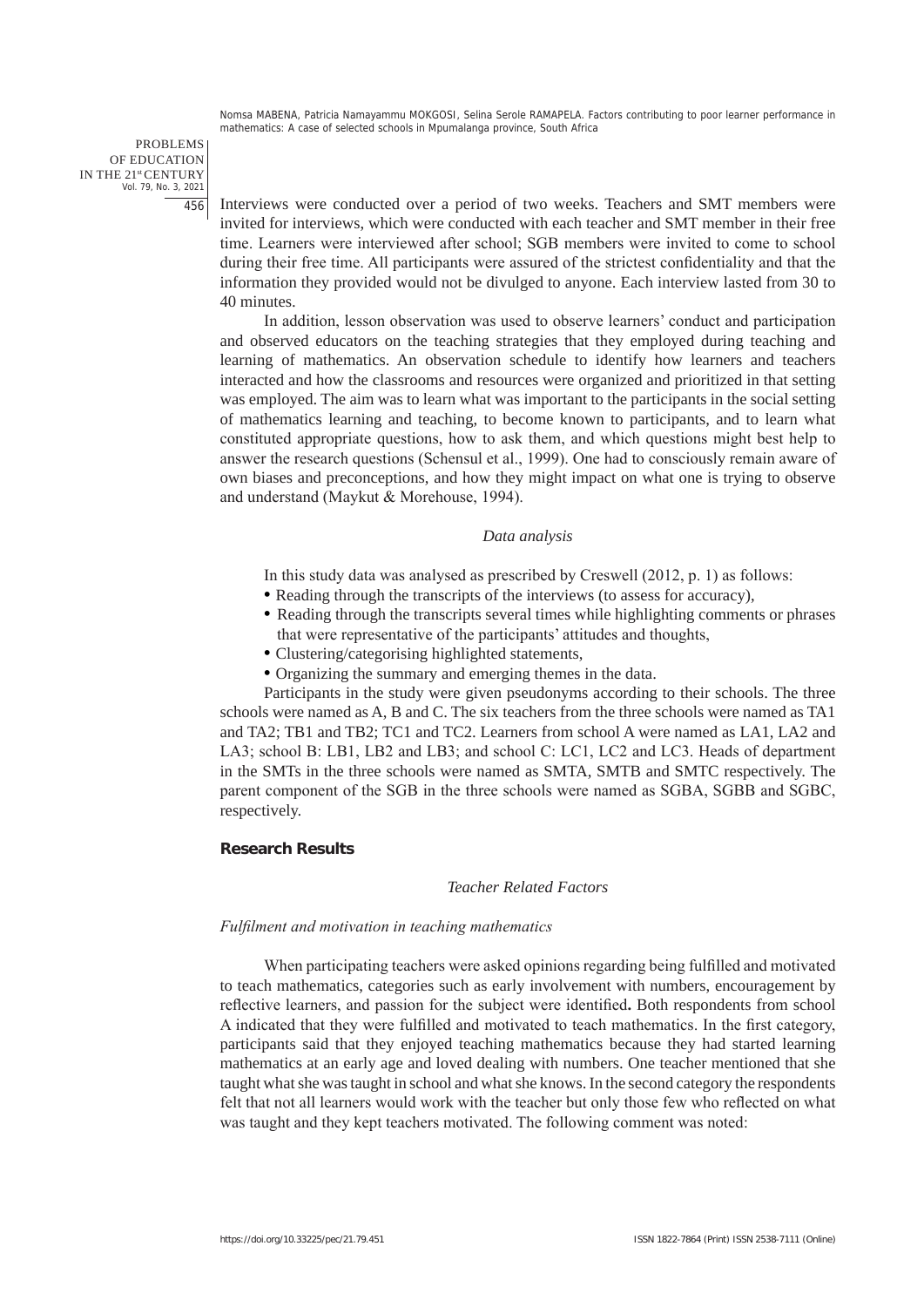> PROBLEMS OF EDUCATION IN THE 21st CENTURY Vol. 79, No. 3, 2021 457

*"I do enjoy teaching mathematics. When I was still at school, I love to deal with numbers so I do enjoy teaching mathematics and at the same time the motivation lies on, I teach what I was taught and I teach what I know and I really enjoy teaching maths and I'm highly motivated in that, despite that not all learners walk with us but those few that reflect what we teach they keep us going and motivated*". (TA1)

In the third category, respondents from schools B and C expressed their passion for mathematics. The respondents indicated that the subject instilled the passion and enthusiasm in them to teach with confidence and excellence. The passion for teaching the subject also drove them to go the extra mile and bring innovative learning materials to improve learners' understanding of mathematics. Teachers TB2, TC2 and TC1 commented respectively as follows:

"*Mathematics gives an edge to excel as a teacher and to impart the knowledge with pride and confidence to the learners and explained that mathematics is a lifelong experience whereby one gets a sense of becoming a better and more excelling teacher on daily basis*". (TB2)

"*Maths is about solving life problems, my enjoyment stems from the fact that it enriches one's mental horizon. Maths encourages me as an individual to reach out my learners to produce the best for better things in life*." (TC1)

*"I am highly motivated to be involved in science and mathematics gives me the edge to excel as a teacher and to impart knowledge with pride and confidence while learning maths is a lifelong experience one gets the sense that I am becoming a better and more excelling teacher daily".*   $(TC2)$ 

The above responses show the general trend that all participating teachers in the three schools were motivated and passionate about teaching mathematics.

The literature describes passion as simply showing a strong tendency and willingness through spending time and energy on an activity that someone likes or believes is important. Teachers' passion for learning and teaching mathematics has a positive impact on learners' performance. Passionate teachers are always exerting an effort to increase learners' performance in mathematics.

*Challenges in the teaching of mathematics*

## *Lack of pedagogical content knowledge*

In this category, the participating teachers indicated inadequate mathematical content knowledge and skills to be their greatest challenge. According to one of the respondents, the challenge was the content on algebraic expressions and geometry of 2D shapes. The respondents mentioned that they were not confident in these topics and needed assistance. Teaching skills such as the introduction of the lesson also seemed to be a challenge. TC1 commented as follows:

"*Another challenge that I have is the content which is algebraic expressions and Geometry of 2D shapes I'm not good at these topics I need assistance*". (TC1)

TB2 commented: "*The challenge is that I don't know all the topics since I'm new in the field*." TC1 said: "*I have difficulty to do the introduction of the topic, and to involve learners in the lesson*".

The above findings were confirmed by both learners and SMTs. Learners indicated their inability to solve most of the mathematical equations, which led to poor performance in the subject. According to learners the inability was due to lack of understanding in most aspects of mathematical learning content. The following comments were made by learners: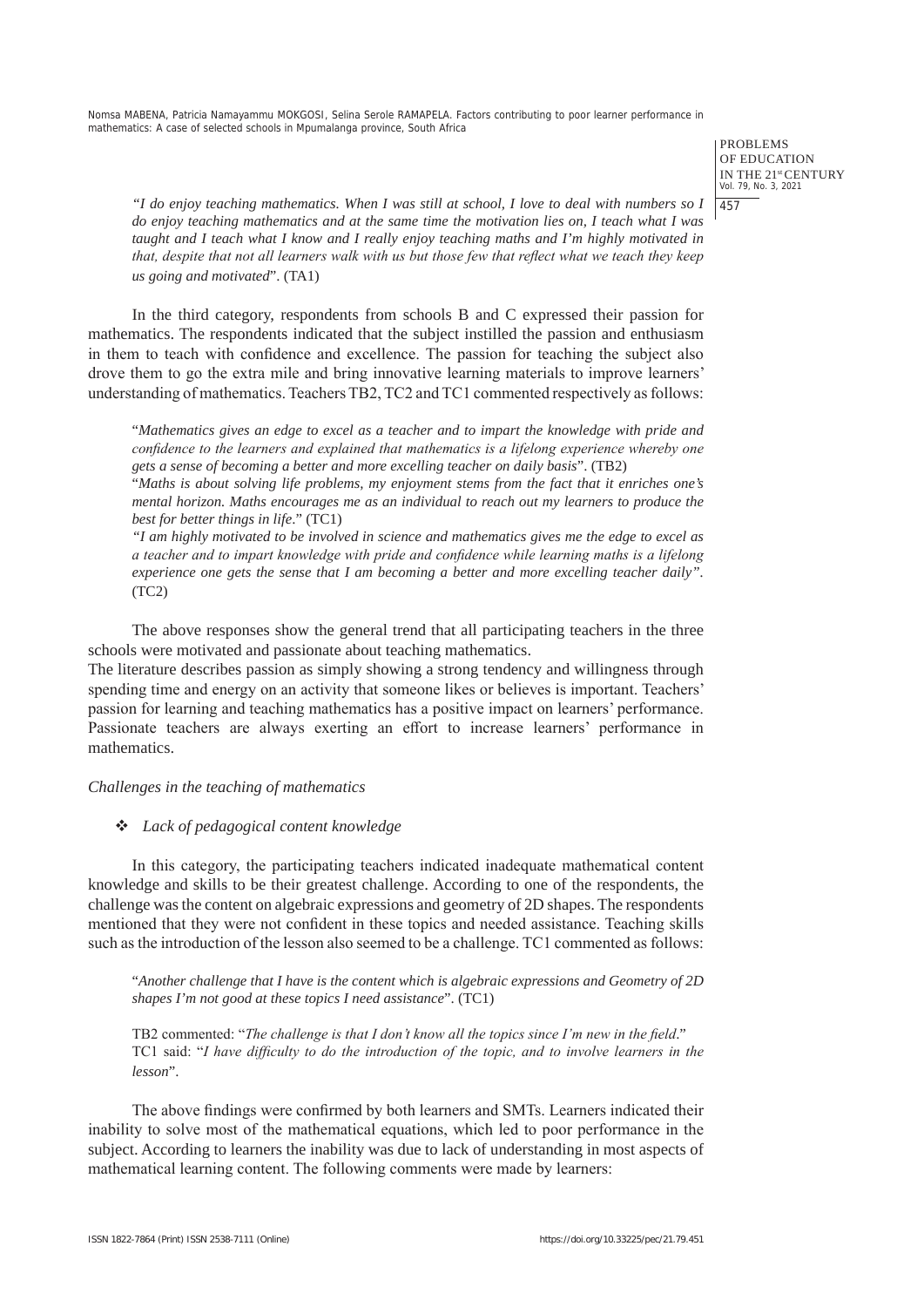*"I don't understand word problems, it becomes difficult for me to change word problem to mathematical form, and I also find mathematics difficult in geometry whereby I must give statements and reasons. I fail to understand and confused when the teacher teaches".* (LA2) "*Another challenge is that I find things that they have not taught us well in the classroom then I become confused and frustrated*". (LC2)

#### In addition, the SMTs said:

"*Learners are taught by the teachers who did not specialise with mathematics at tertiary level due to lack of personnel, hence poor be the learner's performance*". (SMT B)

The observation results also confirmed that teachers had inadequate mathematical pedagogical content knowledge and they lacked the skill to deliver good introductions for the topics in the subject. Teachers in all schools were using direct teaching methods in their lessons, which are teacher-centred methods where learners listen to the teacher and questionand-answer is used.

## *Lack of professional development and training in mathematics*

The respondents from all schools reported that they had received training from the DoE known as a  $1 + 4$  workshop and from the Association for Mathematics Education of South Africa (AMESA) for maths teachers. They had also received prepared lesson plans in the 1 + 4 workshop. The respondents said they met to deal with all types of mathematics problems and helped one another with presentations to show how to present and introduce a new topic to learners. For self-development, the respondents said they learnt from peers or colleagues about teaching methods and how to introduce topics. According to the respondents, this kind of support is not sufficient as it is not an on-going process.

TC2 commented as follows:

"*The development we get from the DoE is quarterly workshops whereby mathematics teachers meet to deal with all types of mathematics problems and help one another. Presentations are made to show how to present and introduce a new topic to your learners*". (TC2)

According to the findings, teachers in all schools were not supported enough through continuing professional development to develop initiatives to refine their skills and knowledge in mathematics. The professional development attended by the teachers was held only once per quarter and was insufficient.

#### *Learner Factors*

#### *Teachers' beliefs in the ability of their learners to learn mathematics*

Teachers were asked about their learners' abilities to learn mathematics and three categories were identified: the difficulty and ease of mathematics, importance and practicality of mathematics, and learners' attitudes towards mathematics.

In the first category, respondents from School A indicated that learners have the ability to learn mathematics, but mathematics is not a subject suitable for all learners. It is the subject for learners who are good at dealing with numbers. This happens to be a minority group of learners because dealing with numbers is challenging and at times it depends on their background in mathematics. The respondent added that if the mathematics foundation were not laid properly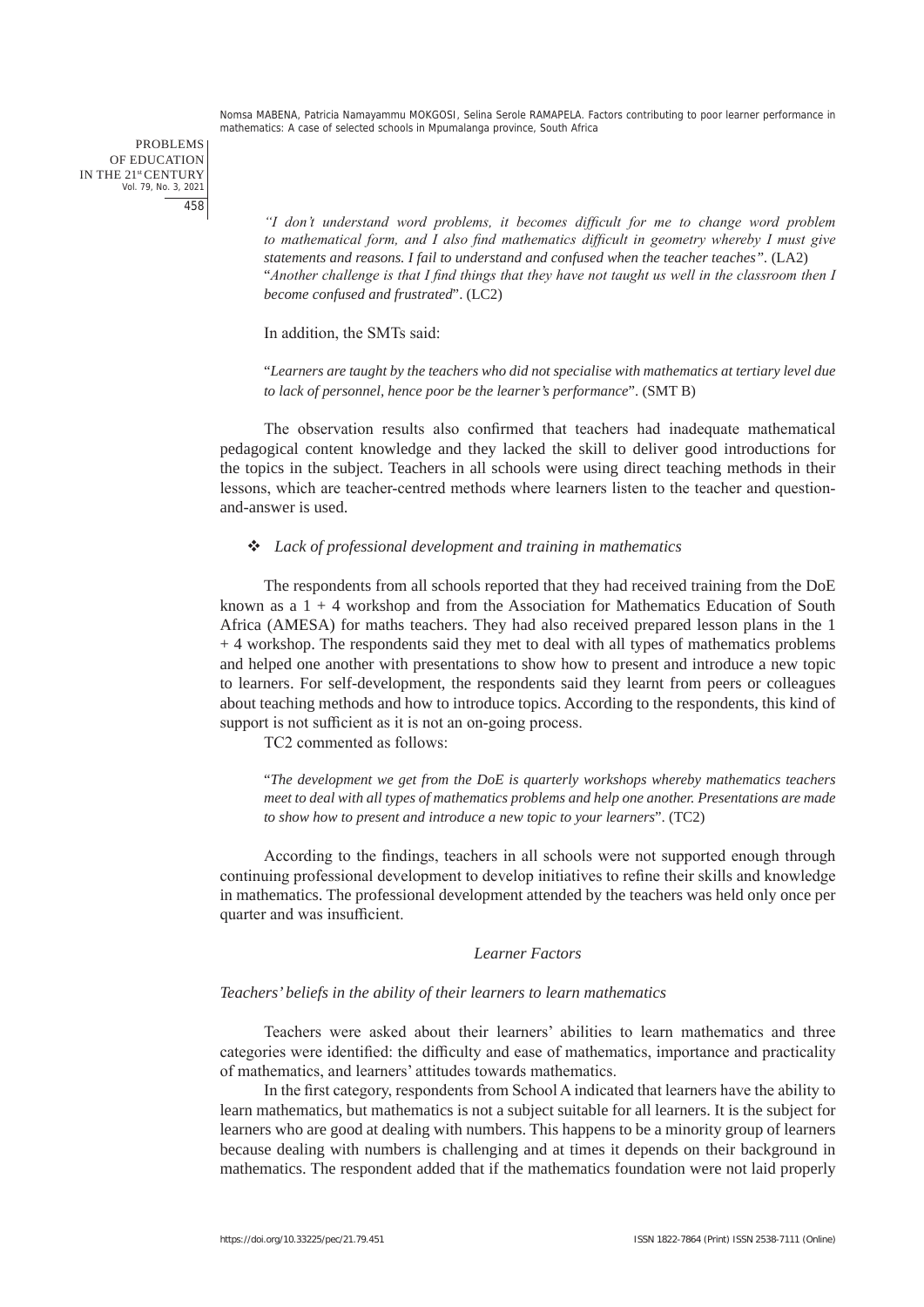> PROBLEMS OF EDUCATION IN THE 21st CENTURY Vol. 79, No. 3, 2021 459

the child would not perform well in the subject, but if the child comprehended the foundation very well and acquired the love of dealing with numbers, they really enjoyed mathematics. One respondent said mathematics was an interesting subject on its own and learners enjoyed learning the subject and ultimately, they were highly motivated on their own to work with mathematics and not only at school but also in their daily lives.

The teacher (TA1) commented as follows:

*"Mathematics is not the subject of all, [it] is the subject of learners that are good in dealing with numbers and happen to be minority group because dealing with numbers is a bit of challenge and at the time it depends on their background mathematics. Start in Grade R if the foundation is not laid properly or the child is not very good in numbers, but those who grabbed the foundation very well and got the love of dealing with numbers, they really enjoy mathematics. Mathematics is the interesting subject on its own, they really enjoy mathematics and at the end of the day they are highly motivated on their own to work with mathematics not only at school, but at home".* 

In the second category, respondents from all schools revealed that learners had the ability to learn mathematics. The only barrier that prevented them from learning mathematics was that learners were programmed to believe that mathematics is a difficult subject, and that mathematics is for the smart learners only. They were not that much troubled by the subject, they just needed to change their mind-set and regard mathematics as a game, then they would enjoy and even come to love the subject.

The following comment supports the above-mentioned assertions:

*"Learners have the ability to learn mathematics, the only thing that hinder them from learning mathematics is that learners programmed their minds that mathematics is difficult, they believe that mathematics is for the smart learners only, they are intelligent they just need to re-programme their mind and take mathematics as a game so if they can have that mentality that mathematics is a game then they can enjoy and learn mathematics and even become more in love with the subject".* (TC2)

The way the attitudes are learned is established by the connection between teachers' and learners' attitudes and attitudes and performance. The literature suggests that excellent performance in the subject is related to teachers' positive attitudes. Teachers have the ability to instil courage and determination in their learners. In contrast, it was worrying that even though teachers in the study displayed positive attitudes towards the subject and their learners, learners still performed poorly.

#### *Teachers' views on learners as a cause of their poor performance in mathematics*

When asked to comment on learner factors as a cause of their poor performance in mathematics, several categories were distinguished: learners' poor foundational knowledge of basic concepts in mathematics, learners' lack of motivation, ill-discipline due to lack of parental support, and language barriers.

The respondents in all schools indicated the poor foundation in mathematics content as a challenge which made it difficult for learners to perform well. They argued that if the learners' foundational knowledge for mathematics was solid, they would be more motivated to learn mathematics, even in their daily lives. The following comments were made: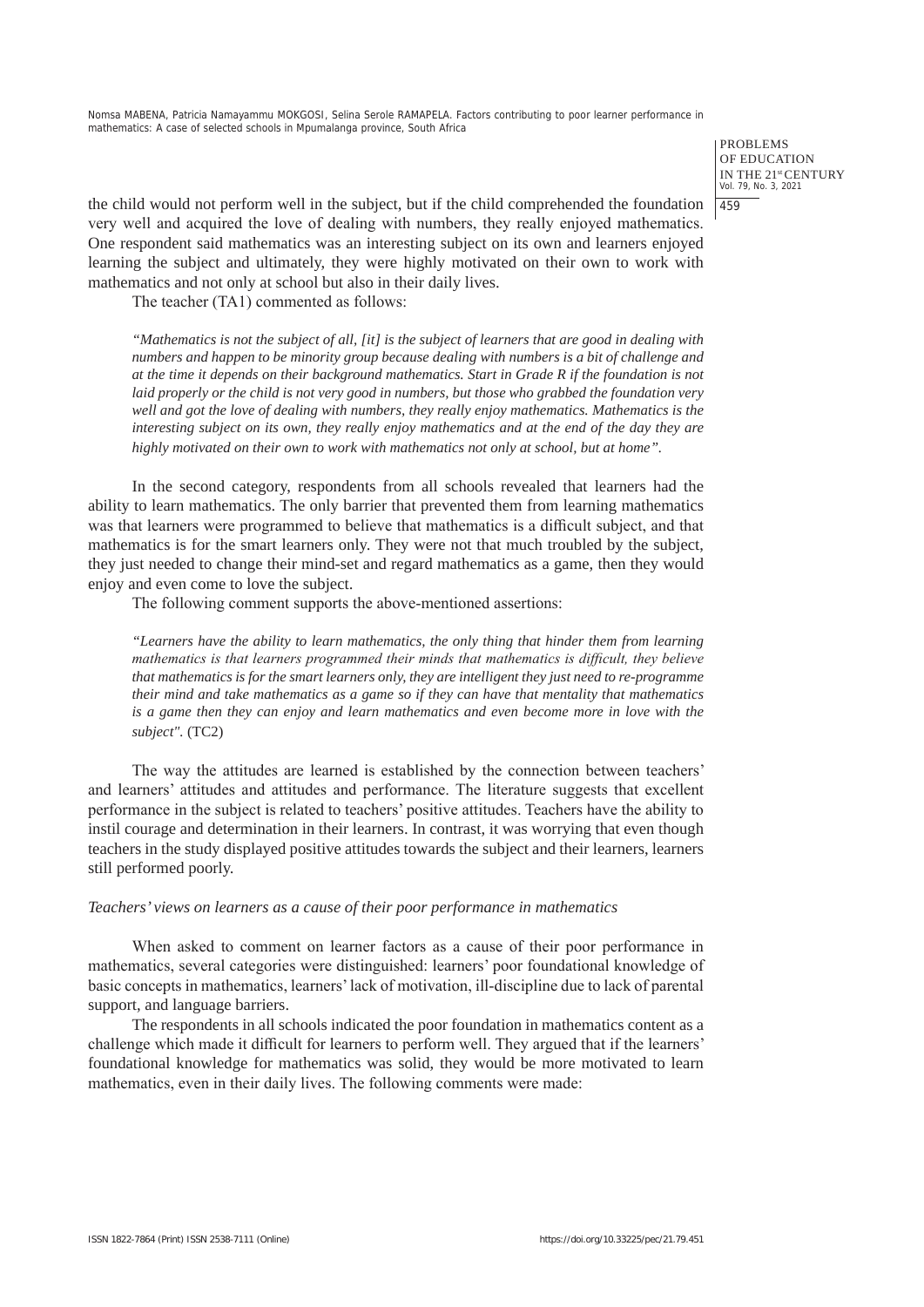PROBLEMS OF EDUCATION IN THE 21st CENTURY Vol. 79, No. 3, 2021 460

*"If the foundation of mathematical knowledge was not laid properly learners tend to fear mathematics. They view it as a very difficult subject because they are not very good in numbers. Those who grabbed the foundation very well and have got the love of dealing with numbers really enjoy mathematics. It is the interesting subject on its own and if learners really enjoy mathematics, they become highly motivated on their own to work with mathematics not only at school but to their daily lives".* (TA 2)

"*It is not good; you will find that learners don't have the basic understanding of different types of fractions, for example a half, a quarter and eighth, which lead to failure*." (TC1)

In the second category, respondents believed that learners were not performing well because they lacked motivation due to fear of mathematics and the perception that it is a difficult subject. TC1 said: "*My challenge is that learners do not participate in class because they lack motivation and have fear of the subject because they think it is difficult*".

Furthermore, the SMTs commented as follows:

"*Learners show no interest in learning mathematics, learners are not writing the informal activities given to them and when they are given formal activities like assignments they don't submit, or they copy one another's work and submit*". (SMT C).

The next category was the language barrier. Teachers highlighted that code-switching to clarify certain mathematical concepts in the learners' language was a challenge. The medium of instruction is English; however, certain concepts need to be clarified to learners in their own language. It is therefore important that teachers understand learners' home language. TC2 made this statement:

"*I also have language barrier since I'm teaching learners who speak Sepedi while I'm a Zulu, I have a problem where I'm supposed to explain further or giving clarity to the learners because I don't know their home language Sepedi*."

Lastly, learners' misbehaviour posed a challenge to Grade 9 mathematics teachers in all three schools. According to participating teachers, overcrowded classrooms made it difficult for them to have proper control of the classroom and maintain discipline, which affected effective teaching and learning. TC1 and TB2 made these comments respectively:

"*I have a challenge in classroom. Learners are overcrowded in the classroom which delays the effective teaching and learning to take place, learners misbehave in the classroom and they are not writing the formal and informal tasks given to them*". (TC1)

*"The challenge that I also experience when teaching mathematics is the behaviour of learners, they misbehave and disturb, and most of learners don't submit the activities given to them and it becomes difficult for me to understand whether learners understand or not, and when learners start to misbehave, I stop the lesson and discipline the learners and lot of time is wasted". (*TB2)

The SMTs added that: "*Learners show no interest in learning mathematics, learners are not writing the informal activities given to them and when they are given formal activities like assignments they don't submit, or they copy one another's work and submit*". (SMT C). The parent component of the SGB also confirmed that ill-discipline was influenced by factors such as social media, peer pressure and bunking of classes.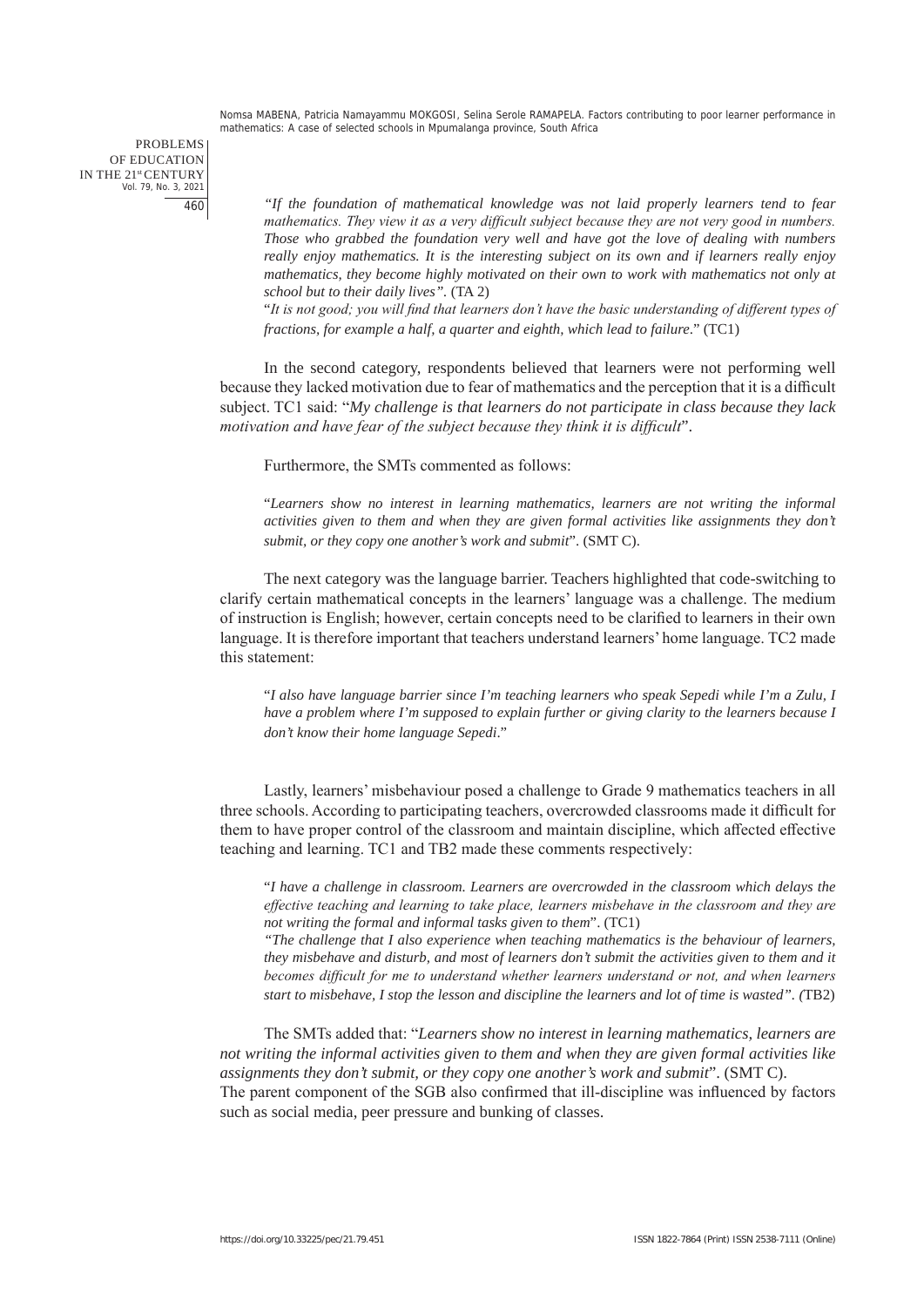> PROBLEMS OF EDUCATION IN THE 21st CENTURY Vol. 79, No. 3, 2021 461

"*Learners spend lot of time on social media and television. They use short time to study*". (SGB A) "*Learners don't study their books and practise mathematics; they are always on television and social media*". (SGB B)

SGB members from school A mentioned that "*Learners are influencing one another to cause trouble at school*".

SGB members from school A and school C indicated that learners did not attend classes and spent time in the company of bad friends.

In discussing the learners as the cause of their poor performance in mathematics above, learner-related factors such as lack of motivation to learn mathematics, ill-discipline, and language barriers were identified. The literature indicates that Learners' positive attitude towards mathematics is enhanced by teacher-related factors such as teachers' enthusiasm, teachers' resourcefulness, helpful behaviour, teachers' thorough knowledge of the subjectmatter and their ability to make mathematics interesting Furthermore, when learners are taught in a language that is not their mother tongue, learning becomes more difficult for them.

#### **Discussion**

## *The Teacher-related Factors that Influence the Teaching of Grade 9 Mathematics*

The study found that the teacher-related factors that contributed to poor learner performance in Kwagga West District in Mpumalanga province of South Africa were teachers' inadequate experience in teaching the subject and lack of pedagogical content knowledge and skills to teach mathematics.

Teachers' experience and knowledge of mathematics are the important requirements to involve learners in meaningful and effective mathematical practices in the classroom. As a result of teachers' expertise and experience in the subject, learners are enabled to develop deep understanding of mathematics (Chapman, 2015). Teachers in the observed schools lacked mathematical pedagogical content knowledge and they lacked the skill to deliver good introductions for the topics in the subject. Pedagogical content knowledge in learning mathematics is the teacher's ability to use his or her knowledge of mathematics to discuss mathematics topics and find the methods to present mathematics content and topics effectively to facilitate successful learning (Loughran et al., 2011).

Teachers in all schools were using direct teaching methods in their lessons, which are teacher-centred methods where learners listen to the teacher and question-and-answer is used. This is contrary to the thinking of Vygotsky (1978), namely that the communication between teacher and learner should involve learners working together and helping one another to solve mathematical problems. Social constructivism in mathematics implies that mathematics should be taught by emphasizing problem solving, where the interaction will take place among teachers and learners and learners themselves. Learners must be encouraged to create their own strategies for problem solving. Van de Walle (2007) advocated a learner-centred approach during teaching and learning of mathematics and moving away from a teacher-centred approach.

The literature also indicates that learners' positive attitude towards mathematics is enhanced by teacher-related factors such as teachers' enthusiasm, teachers' resourcefulness, helpful behaviour and teachers' thorough knowledge of the subject-matter and their making mathematics interesting (Mensah et al., 2013). Lack of pedagogical knowledge in the subject has a great impact on learner performance because the teacher who lacks knowledge is more likely not to teach the topic that he or she does not understand. Teacher-centred methods have a role in the low performance of the learners because the teachers teach learners by using a question-and-answer method without allowing learners to solve mathematical problems with their peers and find solutions on their own.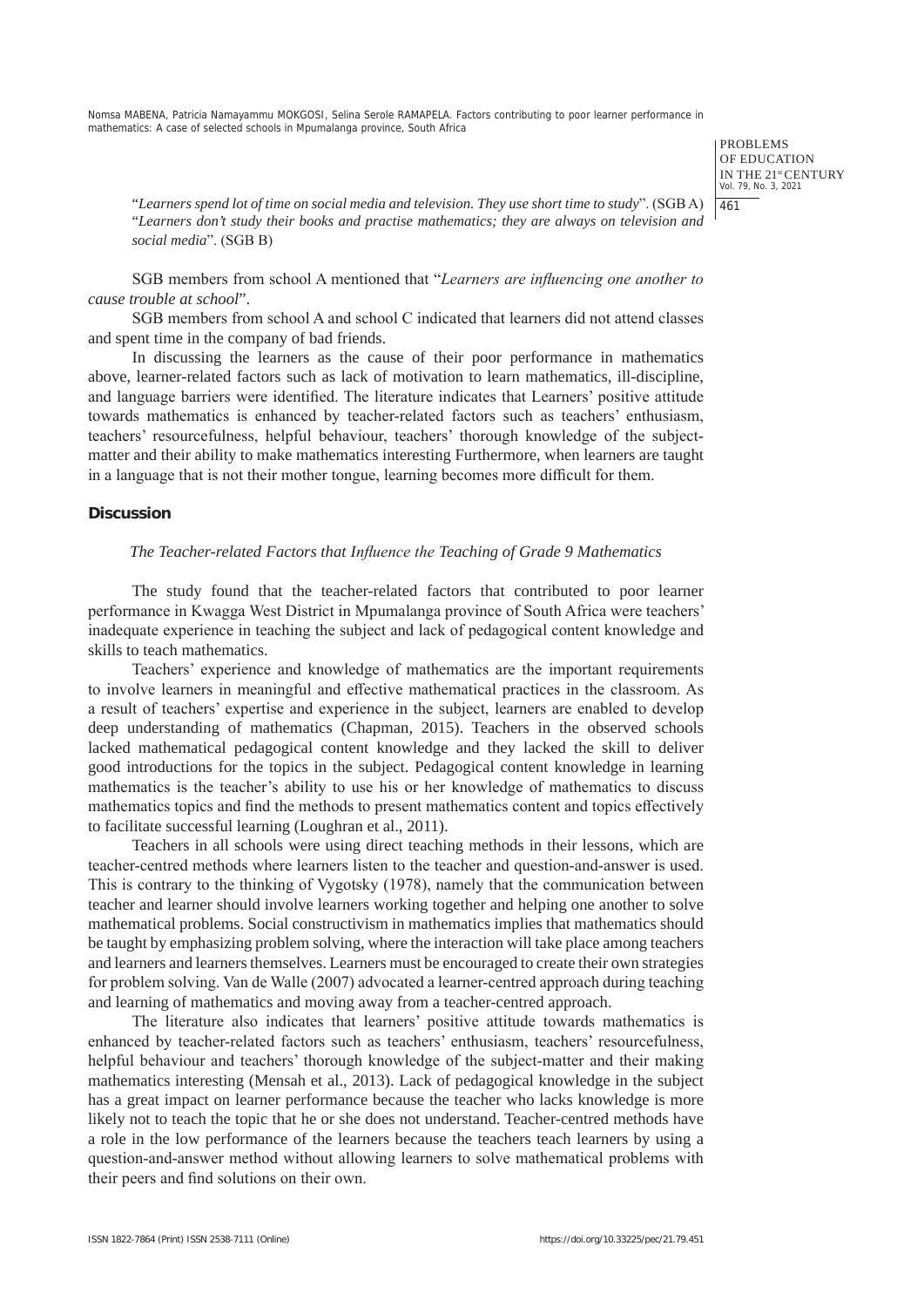PROBLEMS OF EDUCATION IN THE 21st CENTURY Vol. 79, No. 3, 2021 462

The professional development attended by the teachers was the  $1 + 4$  intervention programme and they also attended subject committee meetings that were held once per quarter by the subject advisors. This kind of professional development is a once-off event and ineffective since it is not continuous and thus cannot provide teachers with adequate pedagogical content knowledge (Chapman, 2015).

## *Learner-related Factors that Contribute to Poor Performance of Grade 9 Learners in Mathematics*

The study found that lack of motivation to learn mathematics, ill-discipline, and language barriers were the learner-related factors contributing to poor performance in mathematics. It was clear from the findings that learners bunked classes. In addition, the use of social media also contributed to poor performance, because learners were using the internet for WhatsApp and Facebook, but not to Google their assignments and other relevant information based on mathematics. Misuse of cell phones leads to disappointing mathematics performance and disruption in lessons.

In the findings mentioned above, the behaviour of parents and their lack of involvement caused learners not to see the importance of learning and attending mathematics lessons because they were not motivated from home. By not assisting learners with homework and assignments, parents have a negative impact because learners assume that mathematics is difficult because their parents are not good at it. Parents are the role models for their children. They have a significant impact on the performance of learners. The media exposure and lack of resources are further responsible for poor learner performance.

In addition, the language has a huge impact in the performance of learners. Learners use their home language during the learning and teaching of mathematics, and they participate in their mother tongue. This leads to poor performance because they fail to read questions with understanding during formal assessment. The literature confirmed that a significant factor that affects learners' performance in mathematics is the medium of instruction or language of learning and teaching in the subject and the learners' home language. It is difficult for the learner to read the questions with understanding and interpret the questions in the correct way since the language used in the question paper is English. This leads to poor performance, because learners will give incorrect answers because they do not understand the language. The literature also confirms that when learners are taught in a language that is not their mother tongue, learning becomes more difficult for them (Baker & Jones, 2011).

Mathematics is believed to be a critical school subject in most regions of the world and hence is a compulsory subject in most education systems. There are common factors that affect learner performance in mathematics worldwide, which include teacher content knowledge: teachers are struggling with some of the topics in the subject, which has a significant impact on the performance of the learners. A study in Lesotho based on learner mathematics performance revealed that some teachers had majored in disciplines other than mathematics but were employed to teach mathematics. This means that most of the mathematics teachers may not have enough mathematics knowledge and skills, which affects their teaching methods and leads to learners' deficient performance in mathematics (Mogari et al., 2009, cited in Mampane, 2018). Similarly, in Tanzania, learners' performance in mathematics was mainly affected by poor teaching methods.

The results of this study revealed that learners show no interest in the learning of mathematics. They believe that mathematics is a difficult subject, an attitude often transferred from their parents and society. Similar to South Africa, in other countries, for example in Kenya, learners' performance in mathematics has consistently been poor, and their inferior performance has been caused by various factors: learners are not motivated, and their behaviour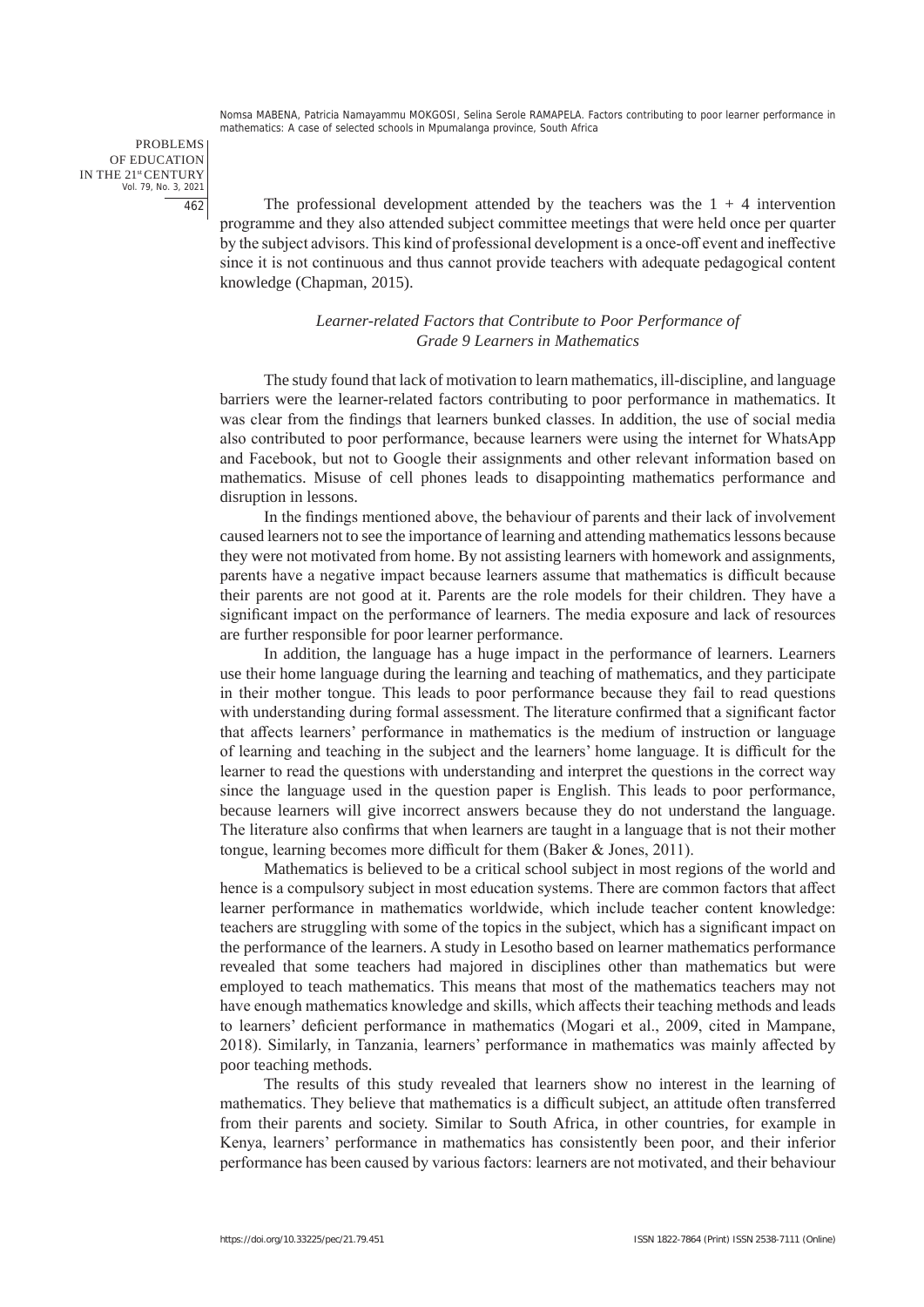> PROBLEMS OF EDUCATION IN THE 21st CENTURY Vol. 79, No. 3, 2021 463

leads them to perform poorly. Parents are not actively involved in the academic matters of their children and most of the parents did not progress to the secondary school, which makes it difficult for them to be role models for their children in academic matters (Mbugua et al., 2012).

Resources, in addition to teacher and learner factors, remain a major concern in almost all countries. The textbook is the resource that is used more often than any other resources (Michael, 2017). There is also a lack of physical resources for demonstrating concepts to learners. Consequently, teachers are using the question-and-answer method, which does not fully engage learners in lessons.

Comparing the results of this study with international studies adds significance in the understanding of problems affecting mathematics teaching and learning. Teacher factors contributing to poor learner performance of mathematics as revealed by this research are also encountered by international countries. In Pakistan teachers' rigid teaching styles while teaching mathematics and students' lack of commitment and concentration in learning mathematics were identified as the major causes of poor achievement in mathematics (Hafiz & Hina, 2016). In West Indies similar to the results of this research, the contributors to poor learners' performance in mathematics were factors such as ineffective teacher-centred methods that are employed in the classrooms (Harries  $&$  Bourne, 2017). It is clear that traditional approach to teaching and learning is still dominant in these countries and has a negative impact on the teaching and learning of mathematics. Constructivist approach to teaching is still not fully embraced.

Comparable to the results of this study, learners' attitude towards mathematics and conceptual understanding in mathematics were found to be the contributory factor affecting students' performance in mathematics in Phillipine (Andamon & Tan, 2018). Furthermore, in Phillipine the results from the study by Imam (2016) showed that ineffective reading skills have a huge influence on learners' performance in mathematics. Similarly, the results in this research identified language barrier as a factor influencing poor learner performance in mathematics. Language barrier has been found to have a negative effect on reading comprehension, which also affects academic performance (Howie et al., 2017). Home environment also influences student poor performance in West Indies (Harries & Bourne, 2017).

From a comparison of the factors that contribute to poor performance in the abovementioned countries, it is clear that mathematics achievement is an issue that is universal and poses a great challenge mostly to developing countries in Africa as well as other parts of the world. As it is in the nature of research that it always gives rise to more questions, further research is recommended to examine and compare the programmes that can be implemented in schools and communities globally to assist learners and teachers for the improvement of learning and teaching in mathematics.

#### **Conclusions and Implications**

As indicated in the introduction, poor learner performance in mathematics has been a global concern that has prompted developing countries to participate in initiatives to bring positive change in their communities. Mathematics can bring positive change to communities in the developing countries to develop their education systems for shaping the future and prospects of young people; to develop infrastructure**,** economic knowledge, culture and morality as well as the living standards of their people. However, the vision and mission of the developing countries seem to be a pipe dream as evidenced from the results of this study. Although this study represents a particular case within South Africa, other countries can learn and draw valuable lessons from it.

To enable positive changes to global communities, it is recommended that infusing ethics and moral education within the mathematics curriculum in schools should be a common practice in both developed and developing countries. Continuous development of teachers on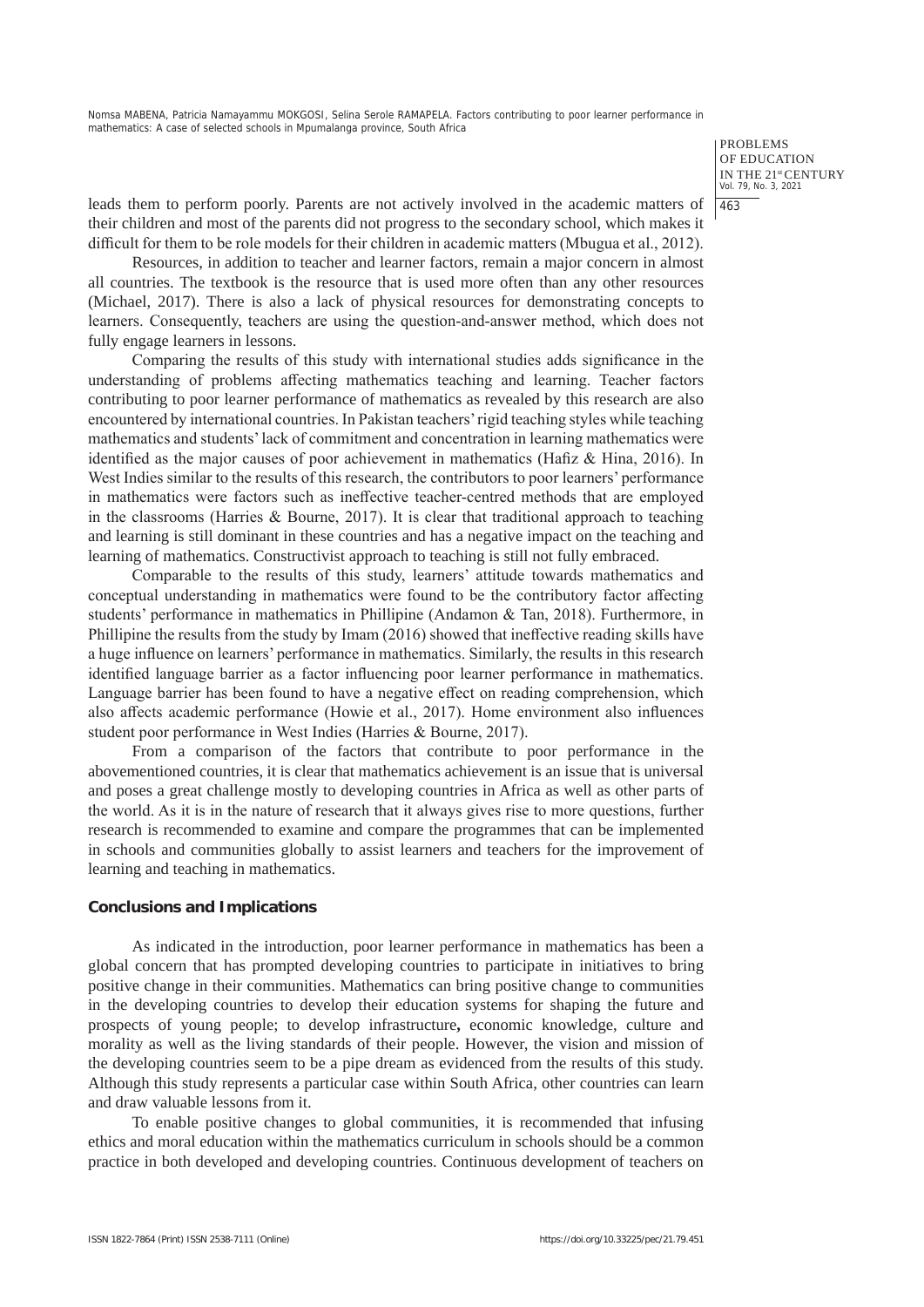PROBLEMS OF EDUCATION IN THE 21st CENTURY Vol. 79, No. 3, 2021 464

constructivist teaching methods and principles, school managers and parents on mathematics teaching and support should be consistently intensified and prioritised by global communities. Collaboration of mathematics researchers should be encouraged and funded globally by governments to bring improvement to the teaching and learning of mathematics. Further research on teacher continuous development programs based on effective models relevant for mathematics teaching is needed.

To this end the research provided evidence to respond to the research question which investigated the factors that contribute to inferior performance by Grade 9 learners in mathematics in Kwagga Circuit, South Africa. It has been established that the factors that have an impact on mathematics performance are related to aspects of the learners, the teachers, the school, and the environment. The results presented should help teachers and those with an interest in improving the teaching and learning of mathematics and ultimately good student performance in the subject. The responsibility lies with the Mpumalanga Department of Education, Mpumalanga Province of South Africa, which needs to provide unique solutions that are relevant to the identified challenges.

## **References**

Andamon, J.C., & Tan, D.A. (2018). Conceptual understanding, attitude and performance in mathematics of Grade 7 Students. *International Journal of Scientific & Technology Research Volume 7, Issue 8.*

- Asikhia, O. A. (2010). Students and teachers' perception of the causes of poor academic. *European Journal of Social Sciences*, *13*(2), 229-242.
- Baker, R., & Jones, A. (2011). How can international studies such as the international mathematics and science study and the programme for international student assessment be used to inform practice, policy and future research in science education in New Zealand? *International Journal of Science Education*, *27*(2), 145-157. https://doi.org/10.1080/0950069042000276695
- Biggs, J., & Tang, C. (2011). *Teaching for quality learning at university: What the student does.* McGraw-Hill Education.
- Cascio, W. S. (2013). Global performance management systems. In G. K. Stahl & I. Bjorkman (Eds), *Handbook of research in international human resource management* (pp. 176-196). Edward Elgar.
- Chapman, O. (2015). Reflective awareness in mathematics teachers' learning and teaching. *Eurasia Journal of Mathematics, Science & Technology Education*, *11*(2), 313-324. https://doi.org/10.12973/eurasia.2015.1334a
- Chen, X. Wei, G. & Jiang, S. (2017). The ethical dimension of teacher practical knowledge: a narrative inquiry into Chinese teachers' thinking and actions in dilemmatic spaces. *Journal of Curriculum Studies*, *49*(4), 518-541. https://doi.org/10.1080/00220272.2016.1263895
- Cohen, L., Manion, L., & Morrison, K. (2018). *Qualitative approach to research, a review of advantages and disadvantages of three paradigms: Positivism, interpretivism and critical inquiry*. University of Adelaide.
- Creswell, J. W. (2012). *Research design: Qualitative & quantitative approaches*. Sage Publications.
- Du Plessis, P., & Mestry, R. (2019). Teachers for rural schools: A challenge for South Africa. *South African Journal of Education 39*(1), s1-s9. http://dx.doi.org/10.15700/saje.v39ns1a1774
- Forrest, R., Lowe, R., Potts, M., & Poyser, C. (2019). Identifying the factors that influence practice change in a single case study. *Educational Psychology in Practice, 35*(4), 395- 410. https://doi.org/10.1080/02667363.2019.1623761
- Hafiz, T. J., & Hina, H. A. (2016). Causes of poor performance in mathematics from the perspective of students, teachers and parents. *American Scientific Research Journal for Engineering, Technology, and Sciences (ASRJETS)*, *15*(1), 122-136.
- Harries, J., & Bourne, P. A. (2017). Perceptions of teachers and pupils on factors influencing academic performance in mathematics among a group of fifth and sixth graders in Jamaica. *An International Journal of Young Scientist Research & Innovation, 1*(1), http://www.technology.eurekajournals. com/index.php/Young\_Scientist/article/view/194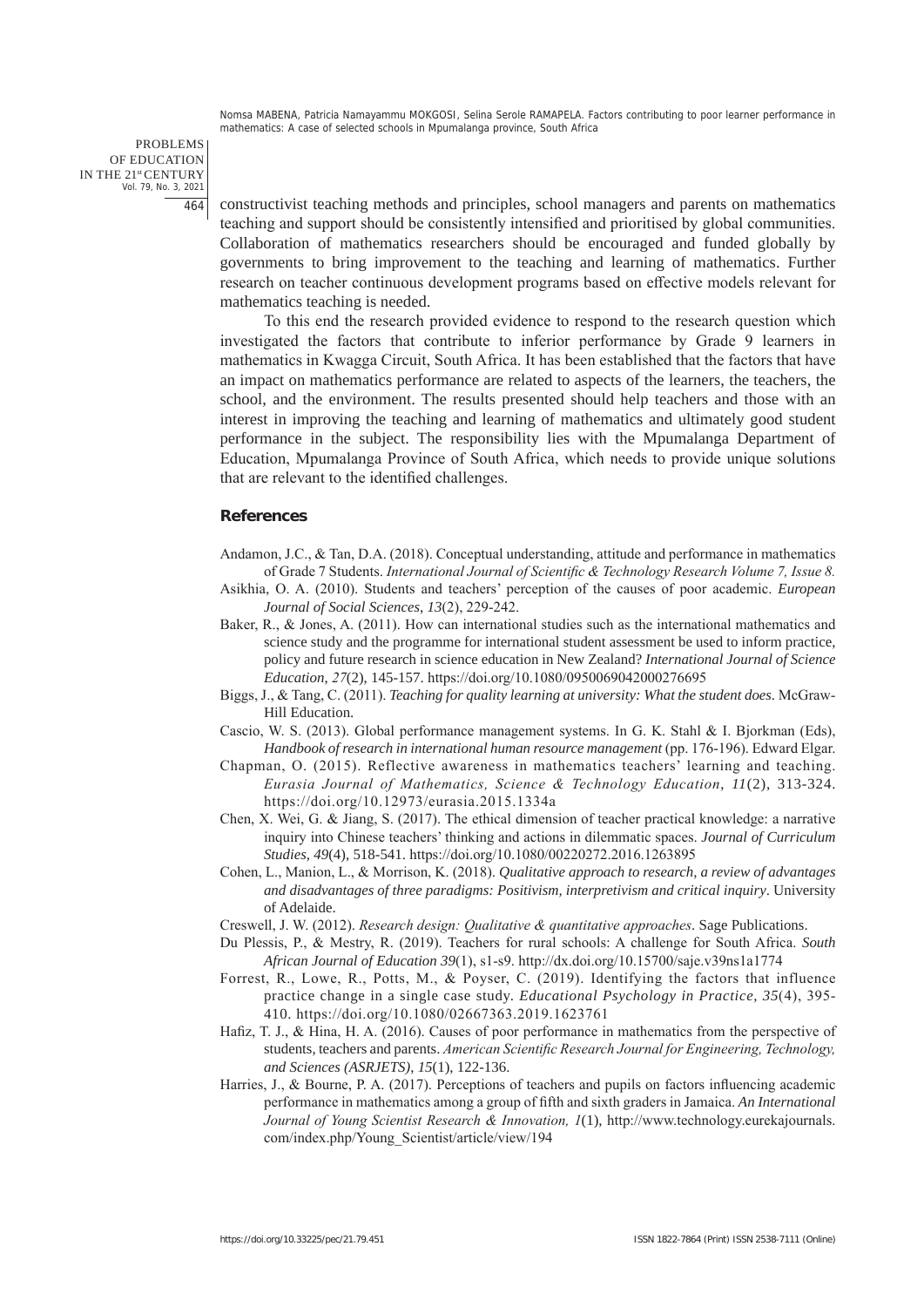> PROBLEMS OF EDUCATION IN THE 21st CENTURY Vol. 79, No. 3, 2021 465

- Harrison, H., Birks, M., Franklin, R., & Mills, J. (2017). Case study research: Foundations and methodological orientations. *Forum: Qualitative Social Research, 18*(1), Article 19. https://doi.org/10.17169/fqs-18.1.2655
- Hlalele, D. (2012). Exploring rural high school learner's experience of mathematics anxiety in academic settings. *South African Journal of Education, 32*(3), 267-278. http://dx.doi.org/10.15700/saje.v32n3a623
- Howie, S. J., Combrinck, C., Roux, K., Tshele, M., Mokoena, G. M., & McLeod, P. N. (2017). *PIRLS literacy 2016 progress in international reading*. University of Pretoria. https://www.up.ac.za/ media/shared/164/ZP\_Files/pirls-literacy-2016\_grade-4\_15-dec-2017\_low-quality.zp137684.pdf
- Imam, O. A. (2016). Effects of reading skills on students' performance in science and mathematics in public and private secondary schools. *Journal of Education and Learning*, *10*(2), 177-186. http://dx.doi.org/10.11591/edulearn.v10i2.3430
- International Mathematics Union (IMU). (2020). *International non-governmental and non-profit scientific organization*. Retrieved from http://www.mathunion.org
- Karue, N., & Amukowa, W. (2013). *Analysis of factors that lead to poor performance in Kenya certificate of secondary examination in Embu District in Kenya*. http://www.tijoss.com/TIJOSS%2013th%20 Volume/Amukowa.pdf
- Khatoon, T., & Mahmood, S. (2010). Mathematics anxiety among secondary school students in India and its relationship to achievement in mathematics. *European Journal of Social Sciences, 16*(1), 75-86.
- Kuhn, T. S. (1974). Second thoughts on paradigms. In Suppe, F. (ed.), *The structure of scientific theories* (pp. 459-482). University of Illinois Press.
- Loughran, J., Berry, A., & Mulhall, P. (2012). *Understanding and developing science teachers' pedagogical content knowledge* (2nd ed.). Sense Publishers.
- Makgato, M. (2012). Identifying constructivist methodologies and pedagogic content knowledge in the teaching and learning of technology. *Procedia - Social and Behavioral Sciences, 47*, 1398-1402. https://doi.org/10.1016/j.sbspro.2012.06.832
- Makhubele, Y., & Luneta, K. (2014). *Factors attributed to poor performance in grade 9 mathematics learners.* Secondary analysis of Annual National Assessments (ANA). Proceedings: Towards effective teaching and meaningful learning in mathematics, science and technology. ISTE International Conference on Mathematics, Science and Technology Education, 19-23 October, Mopani Camp in Kruger National Park, Limpopo, South Africa. http://hdl.handle.net/10500/22925
- Mampane, T. J. (2018). School heads of department's role in ensuring teacher professional development in mathematics: The South African context. *Bulgarian Comparative Education Society Conference Books, 16,* 189-195. https://files.eric.ed.gov/fulltext/ED586164.pdf
- Maykut, P., & Morehouse, R. (1994). *Beginning qualitative research: A philosophical and practical guide*. Falmer Press.
- Mbugua, Z. K., Kibet, K., Muthaa, G. M., & Nkonke, G. R. (2012). Factors contributing to students' poor performance in mathematics at Kenya: Certificate of secondary education in Kenya: A case of Baringo County, Kenya. *American International Journal of Contemporary Research*, *2*(6), 87-91.
- Mensah, J. K., Okyere, M., & Kuranchie, A. (2013). Student attitude towards mathematics and performance: Does the teacher attitude matter. *Journal of Education and Practice*, *4*(3), 132-139.
- Michael, M. (2017). *Assessing the effect of in-service training on teachers' performance in secondary schools – Kasulu District, Tanzania* (M.Ed. dissertation). Open University of Tanzania.
- Mullis, I. V. S., Martin, M. O., Foy, P., & Arora, A. (2012). *TIMSS 2011: International results in mathematics*. Chestnut Hill, MA: TIMSS and PIRLS International Study Center and Lynch School of Education, Boston College. Amsterdam: International Association for the Evaluation of Educational Achievement, IEA secretariat.
- Piaget, J. (1971). *The theory of stages in cognitive development.* McGraw-Hill.
- Reddy, V., Visser, M., Winnaar, L., Arends, F., Juan, A., Prinsloo, C. H., & Isdale, K. (2016). *TIMSS 2015: Highlights of mathematics and science achievement of Grade 9 South African learners*. Commissioned by the Department of Basic Education, December. HSRC. http://hdl.handle. net/20.500.11910/10673
- Roohi, F. (2012). *Role of mathematics in the development of society*. National meeting on celebration of national year of mathematics, organized by NCERT, New Delhi, December 20–22.